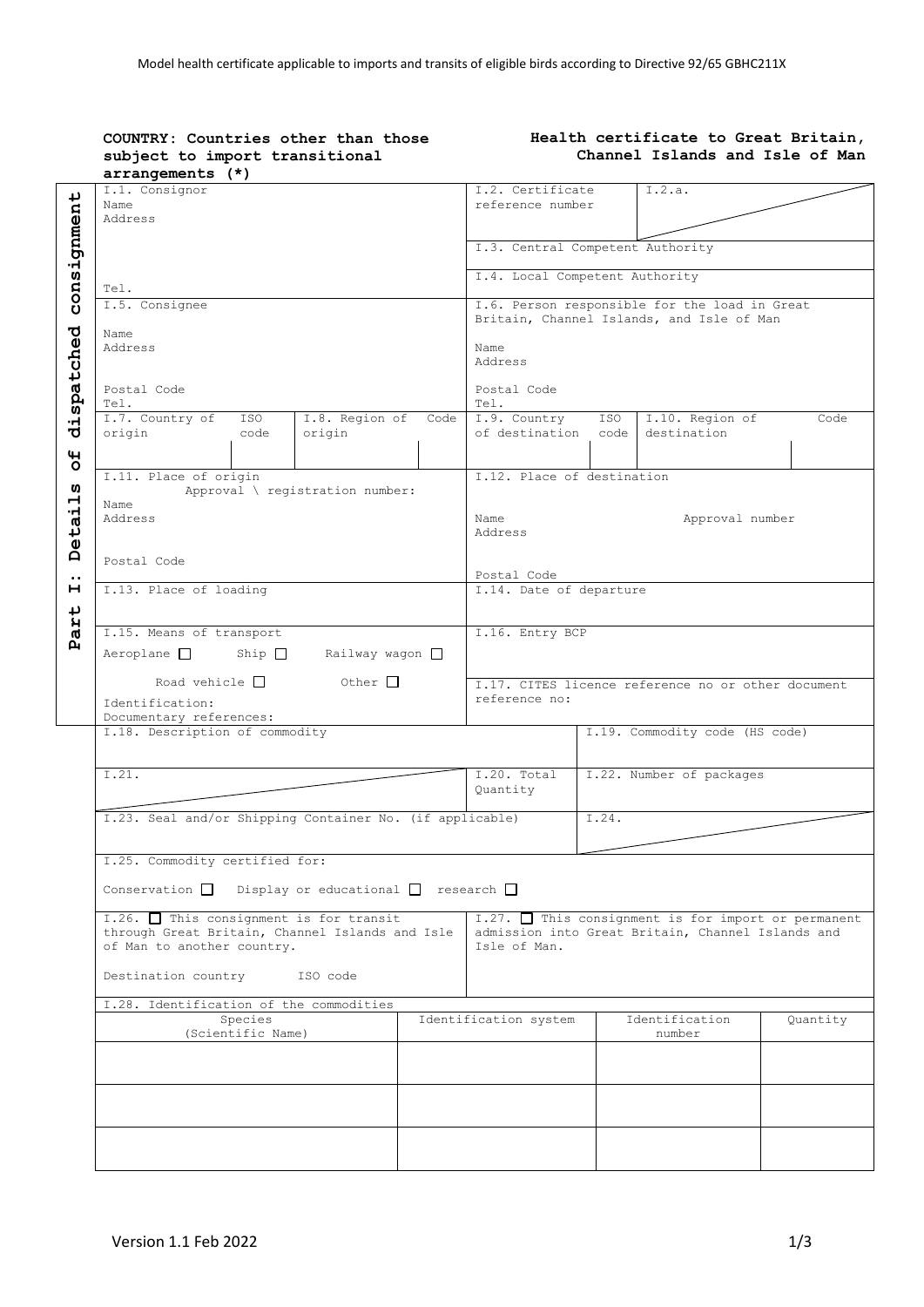## **COUNTRY: Countries other than those subject to transition import arrangements (\*)**

## **Birds for approved bodies or conservation programs GBHC211X**

|                     |                                                                                                                                                                                                                                                                                                                                                                         |                                                                                                                                                                                                                                                                                                                                                                                                                                                                                                                                                                                                                                                                                                                                                                                                      | II.a. Certificate | II.b. |  |  |  |  |  |
|---------------------|-------------------------------------------------------------------------------------------------------------------------------------------------------------------------------------------------------------------------------------------------------------------------------------------------------------------------------------------------------------------------|------------------------------------------------------------------------------------------------------------------------------------------------------------------------------------------------------------------------------------------------------------------------------------------------------------------------------------------------------------------------------------------------------------------------------------------------------------------------------------------------------------------------------------------------------------------------------------------------------------------------------------------------------------------------------------------------------------------------------------------------------------------------------------------------------|-------------------|-------|--|--|--|--|--|
|                     |                                                                                                                                                                                                                                                                                                                                                                         | II. Health information                                                                                                                                                                                                                                                                                                                                                                                                                                                                                                                                                                                                                                                                                                                                                                               | reference no      |       |  |  |  |  |  |
|                     |                                                                                                                                                                                                                                                                                                                                                                         |                                                                                                                                                                                                                                                                                                                                                                                                                                                                                                                                                                                                                                                                                                                                                                                                      |                   |       |  |  |  |  |  |
|                     |                                                                                                                                                                                                                                                                                                                                                                         |                                                                                                                                                                                                                                                                                                                                                                                                                                                                                                                                                                                                                                                                                                                                                                                                      |                   |       |  |  |  |  |  |
|                     |                                                                                                                                                                                                                                                                                                                                                                         | I, the undersigned official veterinarian or the authorised veterinarian responsible for the holding                                                                                                                                                                                                                                                                                                                                                                                                                                                                                                                                                                                                                                                                                                  |                   |       |  |  |  |  |  |
|                     |                                                                                                                                                                                                                                                                                                                                                                         |                                                                                                                                                                                                                                                                                                                                                                                                                                                                                                                                                                                                                                                                                                                                                                                                      |                   |       |  |  |  |  |  |
| Certification       | 1. The country of dispatch is a member country of the World Organisation for Animal Health (OIE).                                                                                                                                                                                                                                                                       |                                                                                                                                                                                                                                                                                                                                                                                                                                                                                                                                                                                                                                                                                                                                                                                                      |                   |       |  |  |  |  |  |
| $\bullet$ $\bullet$ |                                                                                                                                                                                                                                                                                                                                                                         | 2. Newcastle Disease (ND) and Avian Influenza (AI) in poultry and other birds kept in captivity,<br>are notifiable in the country of dispatch.                                                                                                                                                                                                                                                                                                                                                                                                                                                                                                                                                                                                                                                       |                   |       |  |  |  |  |  |
| н<br>н<br>↵<br>ÌЧ.  |                                                                                                                                                                                                                                                                                                                                                                         | 3. The bird(s) described in point 1.28 has/have been identified in accordance with Article 66(2)<br>of Regulation 865/2006 and in such a way that the original holding, centre or organisation can<br>be traced.                                                                                                                                                                                                                                                                                                                                                                                                                                                                                                                                                                                     |                   |       |  |  |  |  |  |
| Ø<br>д              | The $bird(s)$ :                                                                                                                                                                                                                                                                                                                                                         |                                                                                                                                                                                                                                                                                                                                                                                                                                                                                                                                                                                                                                                                                                                                                                                                      |                   |       |  |  |  |  |  |
|                     |                                                                                                                                                                                                                                                                                                                                                                         | 4. has/have been subjected today, within 48 hours prior to the date of dispatch, to a clinical<br>inspection and do not show any clinical signs of disease;                                                                                                                                                                                                                                                                                                                                                                                                                                                                                                                                                                                                                                          |                   |       |  |  |  |  |  |
|                     | 5. have been isolated from other birds that do not have the same health status and kept<br>continuously in a bio-secure establishment, for at least 30 days prior to and until the date of<br>dispatch;                                                                                                                                                                 |                                                                                                                                                                                                                                                                                                                                                                                                                                                                                                                                                                                                                                                                                                                                                                                                      |                   |       |  |  |  |  |  |
|                     | 6. come from a holding or a region that is not subject to animal health restrictions in connection<br>with Newcastle Disease (ND) or Avian Influenza (AI);                                                                                                                                                                                                              |                                                                                                                                                                                                                                                                                                                                                                                                                                                                                                                                                                                                                                                                                                                                                                                                      |                   |       |  |  |  |  |  |
|                     |                                                                                                                                                                                                                                                                                                                                                                         | 7. come from a holding where there have not been outbreaks of Newcastle Disease (ND) or Avian<br>Influenza (AI) nor in the surrounding area within a radius of 10km for at least 30 days;                                                                                                                                                                                                                                                                                                                                                                                                                                                                                                                                                                                                            |                   |       |  |  |  |  |  |
|                     |                                                                                                                                                                                                                                                                                                                                                                         | 8. only in the case of psittacines, come from a holding where there have not been outbreaks or<br>detections of Chlamydia psittaci nor psittacosis (human disease) in the last 60 days and have<br>not been in contact with animals from a holding on which psittacosis or Chlamydia psittaci has<br>been diagnosed in the last 60 days;<br>9. were sampled 7 to 14 days prior to shipment, with both oropharyngeal and cloacal swabs taken<br>per point 5 above. The swabs have been subjected to a laboratory virus isolation or RT-PCR<br>test, performed in an official laboratory, with negative results for any Avian Influenza and<br>Newcastle Disease virus. The testing has been carried out in accordance with the OIE Manual of<br>Diagnostic tests and vaccines of Terrestrial Animals; |                   |       |  |  |  |  |  |
|                     |                                                                                                                                                                                                                                                                                                                                                                         |                                                                                                                                                                                                                                                                                                                                                                                                                                                                                                                                                                                                                                                                                                                                                                                                      |                   |       |  |  |  |  |  |
|                     |                                                                                                                                                                                                                                                                                                                                                                         | $^{(1)}$ 10. [The establishment of origin and the bird(s) identified above comply with the Avian Influenza<br>protection provisions of Commission Decision 2007/598/EC and were vaccinated against avian<br>from a holding on which vaccination against avian influenza was carried out during the past 12<br>months.1                                                                                                                                                                                                                                                                                                                                                                                                                                                                               |                   |       |  |  |  |  |  |
|                     | Transport requirements:                                                                                                                                                                                                                                                                                                                                                 |                                                                                                                                                                                                                                                                                                                                                                                                                                                                                                                                                                                                                                                                                                                                                                                                      |                   |       |  |  |  |  |  |
|                     | 11. I certify that I have received written confirmation from the owner or their appointed agent<br>that the birds will be transported in new containers or containers suitable for and that have<br>been cleansed and disinfected satisfactorily as inspected by me on this day. The disinfection<br>and the recommended contact time of the disinfectant was observed. |                                                                                                                                                                                                                                                                                                                                                                                                                                                                                                                                                                                                                                                                                                                                                                                                      |                   |       |  |  |  |  |  |
|                     |                                                                                                                                                                                                                                                                                                                                                                         | 12. The container must bear on the outside of the container the unique certificate ID number that<br>corresponds with the ID number provided for on the accompanying health certificate.                                                                                                                                                                                                                                                                                                                                                                                                                                                                                                                                                                                                             |                   |       |  |  |  |  |  |
|                     | 13. The containers and/or transport is designed to prohibit the discharge of bedding, faeces and<br>liquid, with capacity sufficient for the intended journey                                                                                                                                                                                                           |                                                                                                                                                                                                                                                                                                                                                                                                                                                                                                                                                                                                                                                                                                                                                                                                      |                   |       |  |  |  |  |  |
|                     |                                                                                                                                                                                                                                                                                                                                                                         |                                                                                                                                                                                                                                                                                                                                                                                                                                                                                                                                                                                                                                                                                                                                                                                                      |                   |       |  |  |  |  |  |